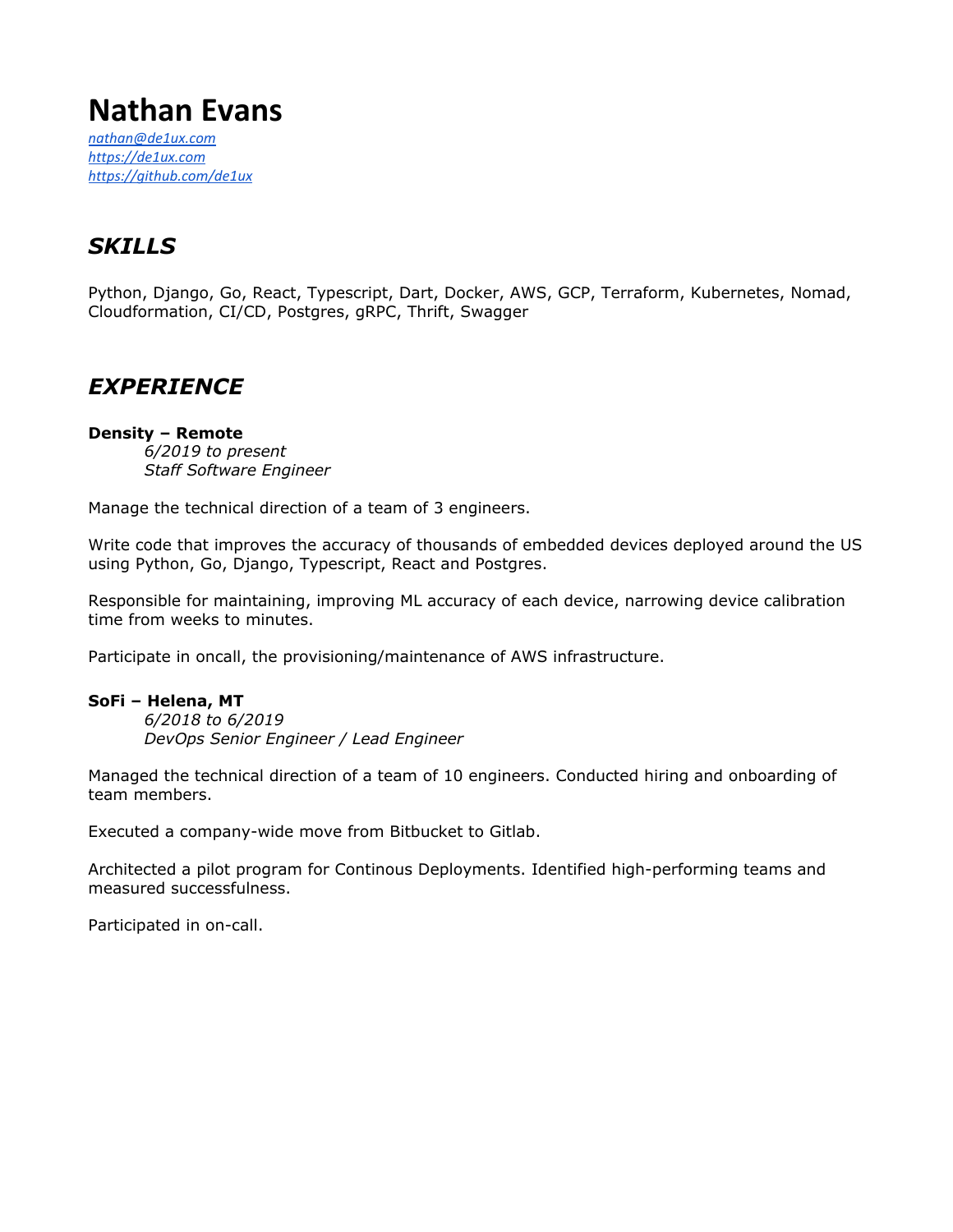### **SoFi – Helena, MT**

*12/2017 to 6/2018 DevOps Engineer*

In charge of ensuring the bank's hourly ACH transfers never failed and lost money.

Migrated hundreds of brittle, ad-hoc financial scripts to reproducible, testable Docker containers.

Migrated CI/CD pipeline off CoreOS Fleet to Kubernetes.

Removed organizational and technical bottlenecks that prevented teams from releasing, owning their code to production.

Contributed Terraform code for system hardening (PCI/SOC) initiative.

Participated in on-call.

### **SoFi – Helena, MT**

5*/2017 to 12/2017 Senior Software Engineer*

Created a tool for loan officers that sped up student loan document processing times by >15%. Used Python, Kotlin, Typescript and React.

Created an ML pipeline for training, improving and classifying PDF documents. Models were built with Tesseract, SciKit, XGBoost and Tensorflow.

### **Workiva – Bozeman, MT**

9*/2013 to 5/2017 Software Engineer*

Developed web apps for financial reporting in Python, Golang, Dart, React and Node.js on Google Cloud Platform and Amazon Web Services.

Implemented CRDTs for online/offline, concurrent user text editing.

Created and maintained API services using Apache Thrift and NATS.

Contributed to AWS Cloudformation services.

#### **Workiva – Bozeman, MT**

2*/2013 to 9/2013 Software Engineering Intern*

Developed web apps for financial reporting in Python, Javascript and Node.js on the Google Cloud Platform.